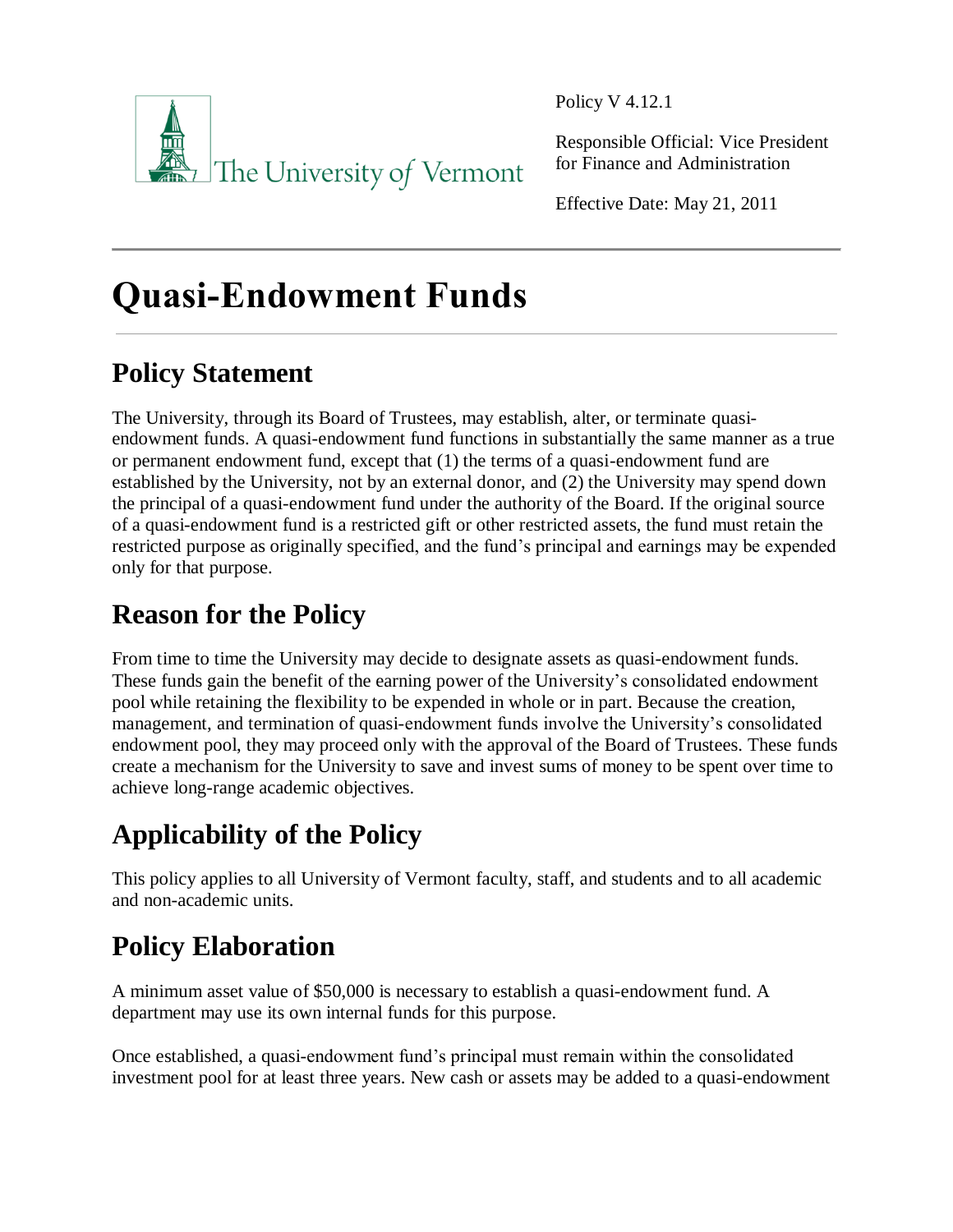fund only if that cash or those assets are unrestricted or bear restrictions that are compatible with the established quasi-endowment fund.

Following the establishment of a quasi-endowment fund and the expiration of the three-year lock-up period, its principal may be partially or totally expended only with the approval of the Board.

#### **Definitions**

A quasi-endowment fund is an expendable fund designated by the Board of Trustees for medium- to long-term investment. A quasi-endowment fund is established by the Board to function like an endowment fund but may be totally expended at the discretion of the Board. The fund's assets are invested in the same manner as those of a true endowment and have the same payout provisions.

#### **Procedures**

Requests or proposals to establish quasi-endowments must be directed in the first instance to the University Controller. That official may then advance the request or proposal to the Vice President for Finance and Administration (VPF). If the VPF determines that a quasi-endowment should be established, said establishment will be subject to the approval of the Board of Trustees Investment Subcommittee.

#### **Forms**

None

### **Contacts**

Questions related to the daily operational interpretation of this policy should be directed to:

University Controller Claire Burlingham (802) 656-2903

The Vice President for Finance and Administration is the official responsible for the interpretation and administration of this policy.

### **Related Documents/Policies**

None

#### **Revision History**

Approved by the University of Vermont Board of Trustees: May 21, 2011 Approved by the President on June 7, 2011 and reaffirmed: May 7, 2016